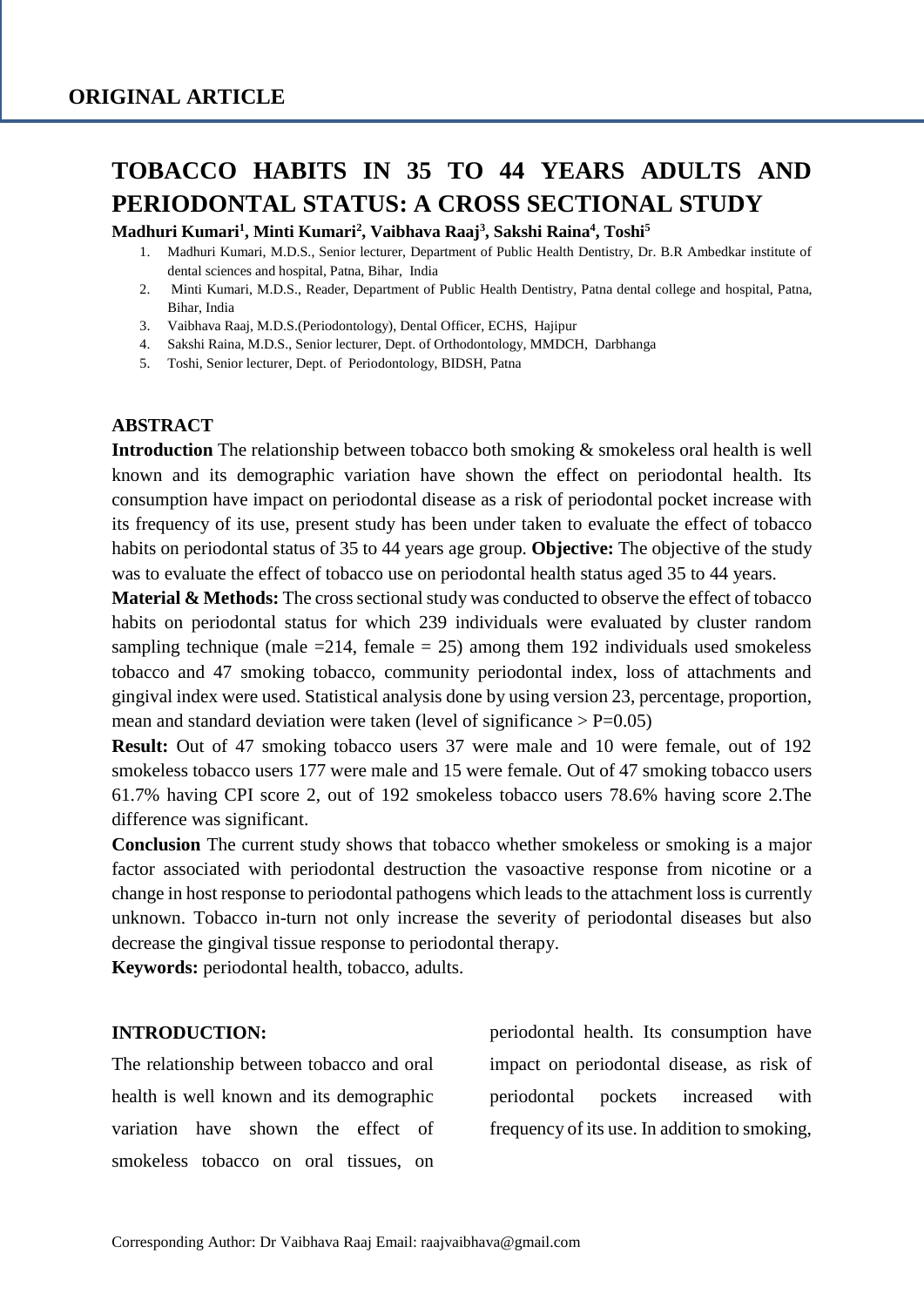smokeless tobacco has also evidently shown its effect on various oral tissues.

Smokeless tobacco products have been in existence for thousands of years among populations in South America and Southeast Asia in varied forms such as *Khaini, Gutkha*, moist plug, *Toombak*, etc. Over time, these products have gained popularity throughout the world. Smokeless tobacco is consumed without burning the product and can be used orally and through nasal route. Oral smokeless tobacco products are placed in the mouth, cheek or lip and sucked (dipped) or chewed.<sup>2</sup>

Tobacco smoking, mostly in the form of cigarette& bidi smoking, is recognized as the most important environmental risk factor in periodontitis. Periodontal diseases are a dynamic phenomenon with cyclical patterns of progression and resolution at any given site. Tobacco smoking probably plays a significant role in the development of refractory periodontitis.3,4,5

Periodontal breakdown has been shown to be more severe among current smokers compared to former smokers. Those who have never smoked have been observed to have the lowest risk. Smoking has a strong negative impact on regenerative therapy, including osseous grafting, guided tissue regeneration, or a combination of this treatment.  $6,7$ 

Josef examined periodontal needs according to the community periodontal index of treatment needs (CPITN) and smoking habits. The results showed that effect of both smoking and the number of cigarettes smoked had deleterious effect on periodontal status. Gerad*et al*., concluded that cigarette smoking was a major environmental factor associated with accelerated periodontal destruction in young adults. Palmer *et al*., reviewed the potential biological mechanisms underlying the effects of tobacco smoking on periodontitis and concluded that tobacco smoking has widespread systemic effects, many of which may provide mechanisms for the increased susceptibility to periodontitis and the poorer response to treatment.8,9,10

Tobacco use is directly related to a variety of medical problems including cancer, low birth weight, and pulmonary and cardiovascular diseases. In the past 25 years, there also has been an increasing awareness of the role of tobacco use in the prevalence and severity of periodontal diseases and subsequent tooth loss. 14-20. 11,12,13 .

#### **Objective**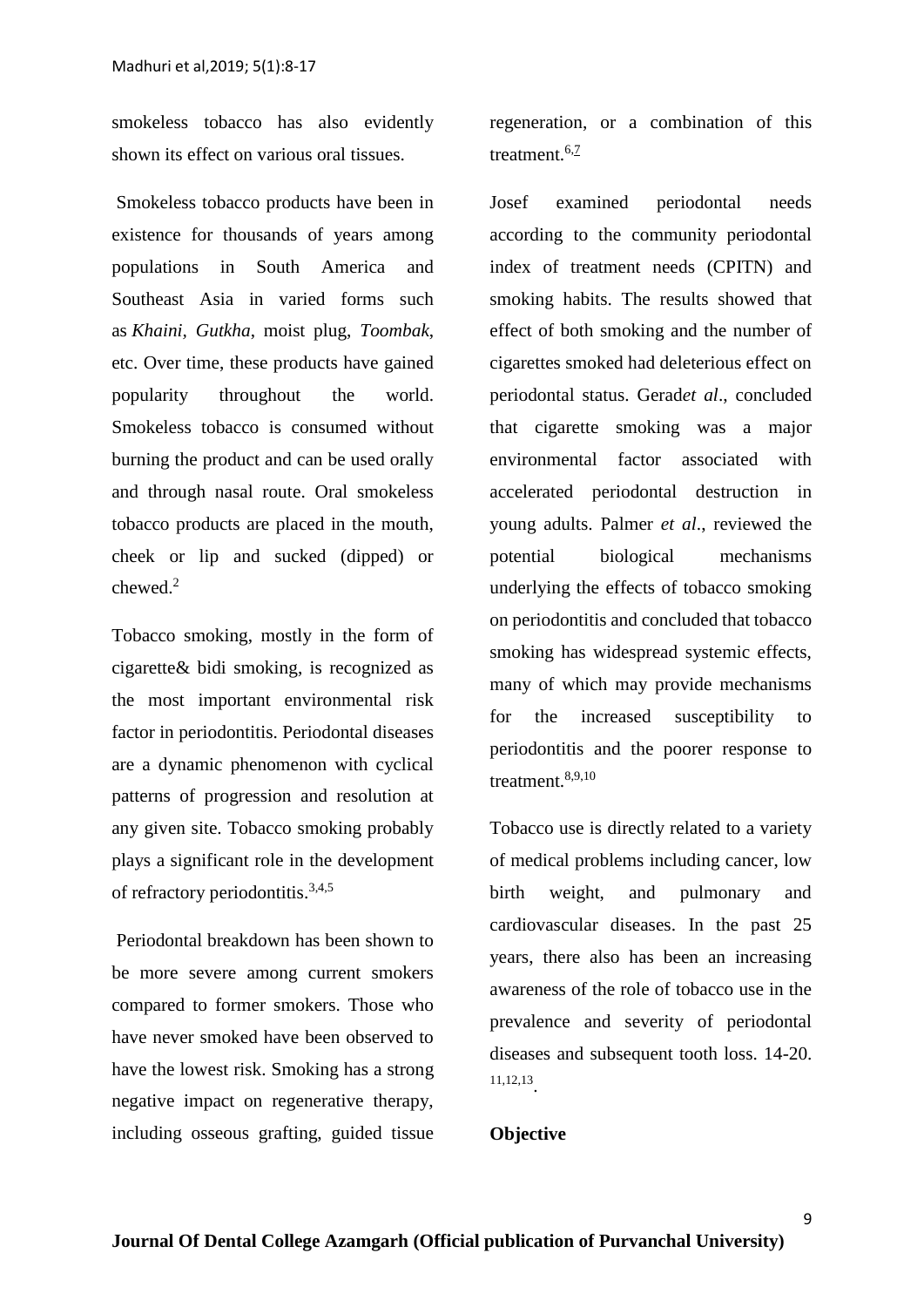The objective of the study was to evaluate the effect of tobacco use on periodontal health status aged 35 to 44 years.

#### **MATERIALS AND METHOD:**

The cross sectional study was conducted to observe the effect of tobacco habits on periodontal status.35 to 44 years old adults (male & female) residing at Lucknow Mohanlalganj from urban and semi-urban locality were included in the study.Random sampling technique were used.

### **INCLUSION CRITERIA**

- 35 to 44 years age adults.
- Adult using smoking or smokeless tobbacco.
- Adults who were willing to gave verbal consent.
- Adults with atleast 1 mandibular and 1 maxillary tooth on both side of arch included.

#### **EXCLUSION CRITERIA**

- Subject with physical and mental disability
- Edentoulous patient were not included.

After obtaining ethical clearance from ethical committee of institution,

questionnaire was distributed to all the participants and they asked to complete it, the questionnaire included patient demographic ,routine oral hygiene practices, history of past and present tobacco use and duration ( in year) and quantity (smoking and smokeless used).

**Clinical examination:** all the participants  $(n = 239)$  received oral examination using diagnostic mouth mirror,CPITN probe, explorer, cotton pellets and the following parameters were used to determine periodontal health of each individuals by using CPI, Loss of attachment and gingival index.

After taking verbal consent of all the participants,they were asked to fill the questionnaire based on the voluntary report of the consumption of smoking and smokeless tobacco users,participants were classified as: type,age of onset, average no. of cigarates, bidis and sachets used/ day, no. of years of regular tobacco used.

The amount of smokeless and smoking tobacco used was based on number of pack or piece. After completing the questionnaire, all the participants underwent clinical examination for the above mentioned parameters.

#### **Statistical analysis:**

This was done by using SPSS version 23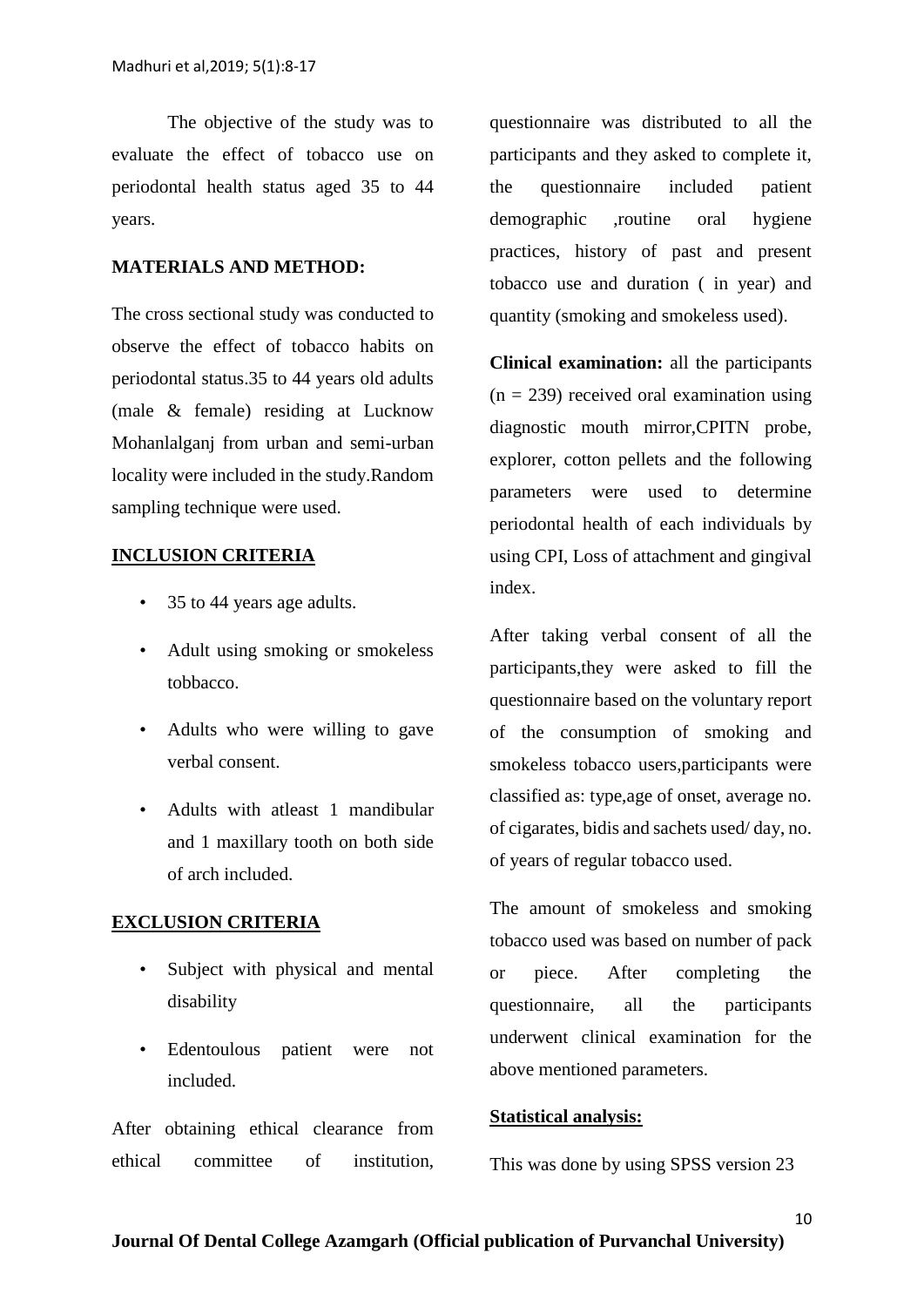#### **RESULT:**

The present study was done on  $35 - 44$ years old adults. The aim of the present study was to assess the periodontal status and tobacco habits.

**GRAPH 1:** Depicts age &gender-wise distribution of 35-44 years of smoking and smokeless study population. In 35-44 years of population Female using smokeless tobacco was 21.3% and using smoking tobacco was 7.8%. populationmale using smokeless tobacco was 78.7% and using smoking tobacco was 92.2%.

**TABLE 1:** Shows co-relation between level of smoking and smokeless tobacco& CPI in 35-44 years adult population out of the total study sample  $(17.0\%)$ ,  $(61.7\%)$ , (21.3%) smoking population were reported to have bleeding gums, calculus & shallow pocket and (9.8%) , (78.6%), (12.0%) smokeless population were reported to have bleeding gums, calculus & shallow pocket respectively

**TABLE 2:**Association between smoking and smokeless tobacco&loss of attachment in 35-44 years adult population. In the total study smoking population (78%) were seen to have 0-3mm loss of attachment. Population who had smokeless tobacco in that (84.9%) were seen 0-3mm loss of attachment.Chi-square test shows association between loss of attachment &

tobacco in 35-44 years adult population is statistically highly significant (0.001).

**TABLE 3:** Shows the co-relation between smoking and smokeless tobacco& gingival index in 35-44 years adults. In the total smokeless tobacco population (57.8%) had mild & moderate sign of gingival inflammation. In the smoking tobacco population (55.3%) had mild, moderate & severe form of gingival inflammation.

#### **DISCUSSION:**

The present study was undertaken on 35-44 years adults including females and males consuming smoked and smokeless tobaccowith an aim to determine the effect of tobacco use on periodontal status .Prior to the main study a pilot study was conducted among 50 samples . It was found from the study that tobacco effect was higher on male then female.On the basis of the pilot study main study was conducted.

The rationale of this cross-sectional survey was to examine the effect of commonly used different types of smokeless tobacco in India on periodontal health of smokeless tobacco users as compared with the nontobacco users and to investigate the effect of their use on periodontal status in a Lucknow-based population where the practice using of smokeless tobacco is fast growing.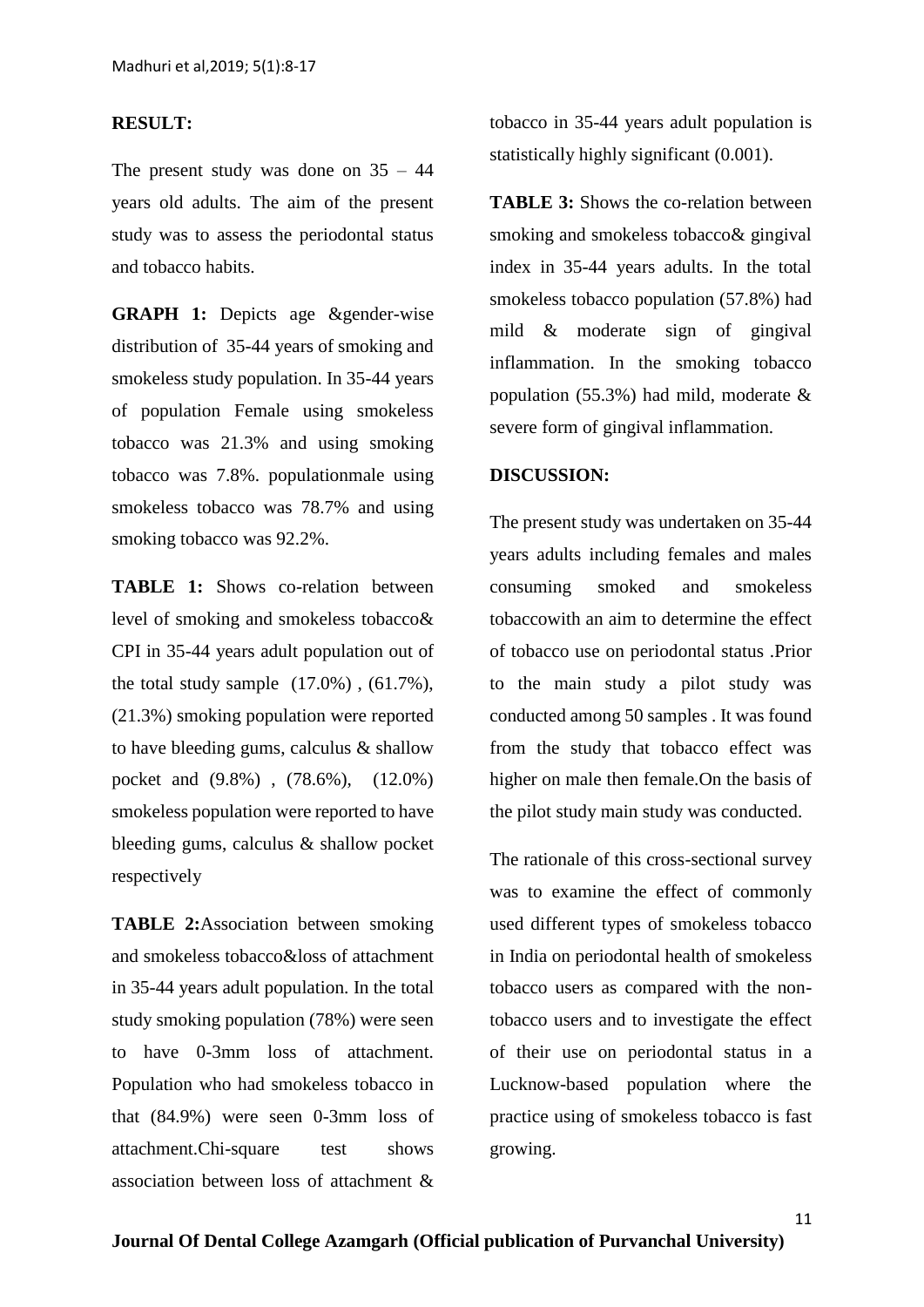The effects of tobacco use on periodontium among the adults, as it has been seen that the use of any kind of tobacco started as early as 10 years of age. . According to Kumar *et al*., <sup>1</sup> majority of smokeless tobacco users (60%) started consuming tobacco before 21 years of age and about 22% started before the age of 15 years. Peak incidence of tobacco consumption was observed in the age group between 21 and 30 years (635%) in this study.

Among the smokeless tobacco users, 145 subjects have been found to be associated with the habit of smokeless tobacco in the form of sachets . Similar observations were made by Bala *et al*[.](https://www.ncbi.nlm.nih.gov/pmc/articles/PMC3221089/#ref12) <sup>2</sup> who observed the use of *Paan masala* to be around four times higher in males as compared to females, whereas the consumption of tobacco was also observed to be more than twice amongst males as compared to females. In a study on tobacco use in rural area of Bihar, India, by Sinha *et al*., [3](https://www.ncbi.nlm.nih.gov/pmc/articles/PMC3221089/#ref13) tobacco use was found to be 78% in men and 52% among women. The gender wise differences in tobacco use are dependent on the regional or local issues.

In the present study, higher prevalence of use of tobacco amongst males has been attributed to the fact that the concentration of economic power is in the hands of males and is also due to their proneness to stress situations and the assumption that tobacco

use helps them to carry out their occupational tasks with more concentration. Based on this hypothesis, Chu *et al*[.](https://www.ncbi.nlm.nih.gov/pmc/articles/PMC3221089/#ref14) 4 evaluated the periodontal health status of male smokeless tobacco users population.

57.8% of the total participants are the "former smokeless tobacco users in the present study, but in contrast to the "replacement users" reported by Bergstrom  $et$   $al$ ,<sup>5</sup> the present study does not reveal any such case. However, involuntary users (who do not consider themselves as tobacco users) represent 6.4% of the total population.

In the present study shows higher prevalence (92.2%)of either forms of tobacco consumption compared to other studies which found 27% and 18% in India. <sup>6</sup> This may be attributed to that the only subjects where maximum numbers of consumers were in the age group of 35-44 years. Due to the low cost of beedis, <sup>7</sup> beedi smoking (59.0%) was the most popular followed by cigarette consumption (41.0%). The rolling of beedis by local selfgroups in rural areas may contribute to increased consumption due to easy accessibility.<sup>8</sup>

The study findings shows the linear relationship between the quantity of consumption of tobacco (chewing and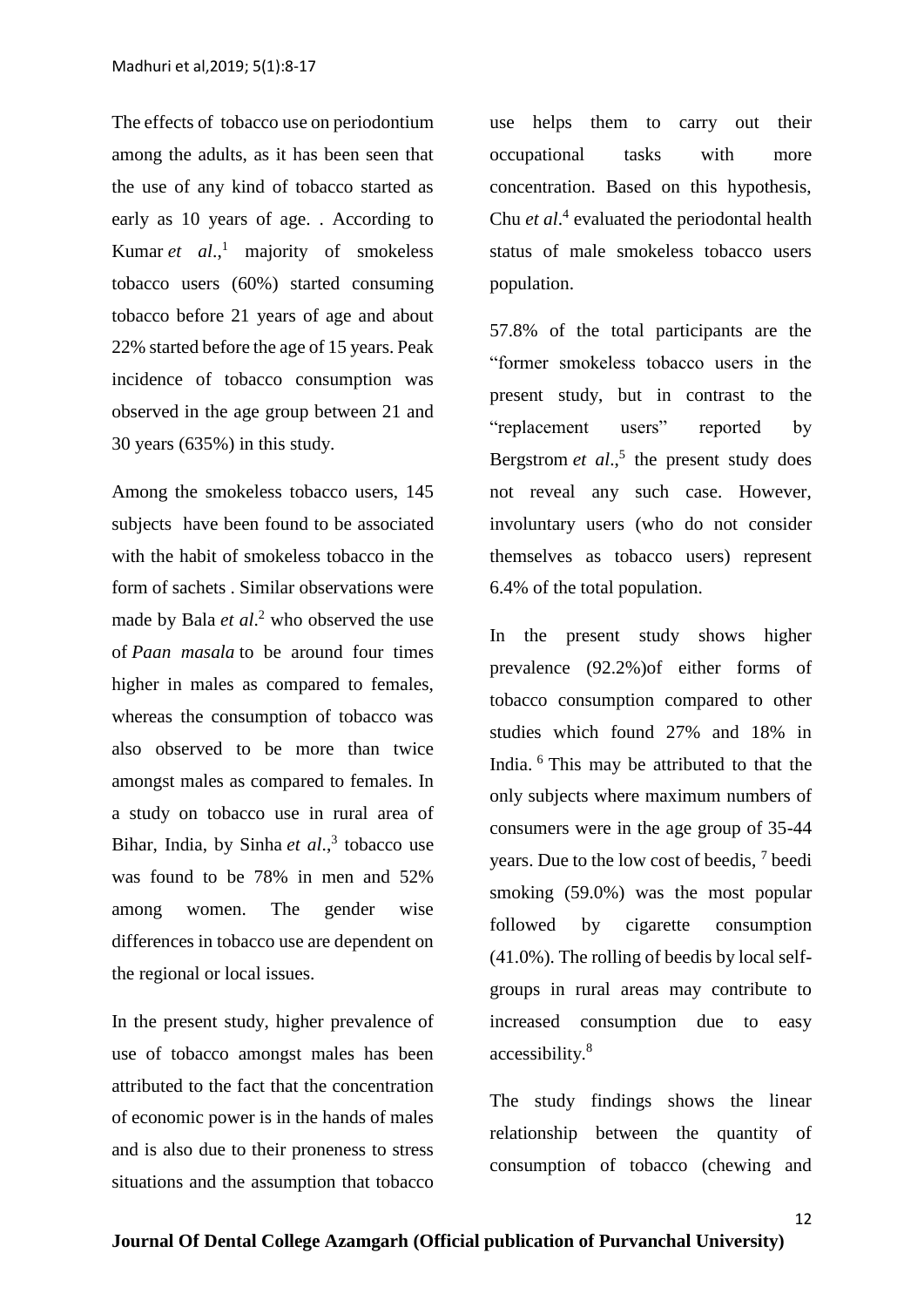smoking tobacco) and occurrence of periodontal disease. Though, the previous studies shows the relationship between the prevalence of moderate to severe periodontal disease and smoking, but were unable demonstrate any risk estimates. <sup>9</sup>

Greater gingival inflammation was seen in smokeless tobacco users and alone smokeless tobacco users than non-tobacco users. These results are in contrast to report of Robertson *et al*., <sup>10</sup> but similar to that of Chu *et al.*<sup>11</sup> The mechanism of action, as explained by Mavropoulos *et al*., <sup>12</sup> was neurogenic inflammation induced by activation of sensory nerves and the subsequent release of vasodilatory peptides from their peripheral endings, known as "axon reflex".

Attachment loss is an important component of the periodontal disease measure that defines past history of the disease and is especially pertinent in the assessment of current exposure to tobacco. Present study revealed CPI of more than 5 mm in majority of smokeless tobacco users, followed by alone smokeless tobacco users, smokers alone and non-tobacco users. Similar trends were also seen amongst the mobility (score 3), furcation involvement (score 3), and presence of soft tissue lesion in the oral cavity, but furcation involvement of score 4 represented equal distribution amongst only smokeless tobacco users and smokers alone

and was the highest in smokeless tobacco users. Chemical injury to thin areas of gingiva, chronically exposed to the smokeless tobacco, in addition to smokeless tobacco induced epithelial proliferation that bridges the narrow lamina propria of sites with an alveolar dehiscence might have resulted in loss of periodontal tissue. $13$ 

Present study is in confirmation with the already published data revealing the effect of snuff (smokeless tobacco) in European and American populations, that smokeless tobacco, used by the local population of Lucknow in various forms, is injurious to periodontal health.

Thus, periodontal health of the general population in the region of Lucknow required immediate attention as majority of subjects irrespective of their habit status had the onset of CAL and GR, more so amongst the users of non-smoking form of tobacco. The impact of smokeless form of tobacco use was significantly higher on all the periodontal health indicators, viz. Calculus, CAL, GR, mobility, furcation, lesion, PI, GI and PPD. Both duration and frequency of smokeless tobacco use significantly affected the periodontal health.

The results of present study can act as a motivation to the users of tobacco to quit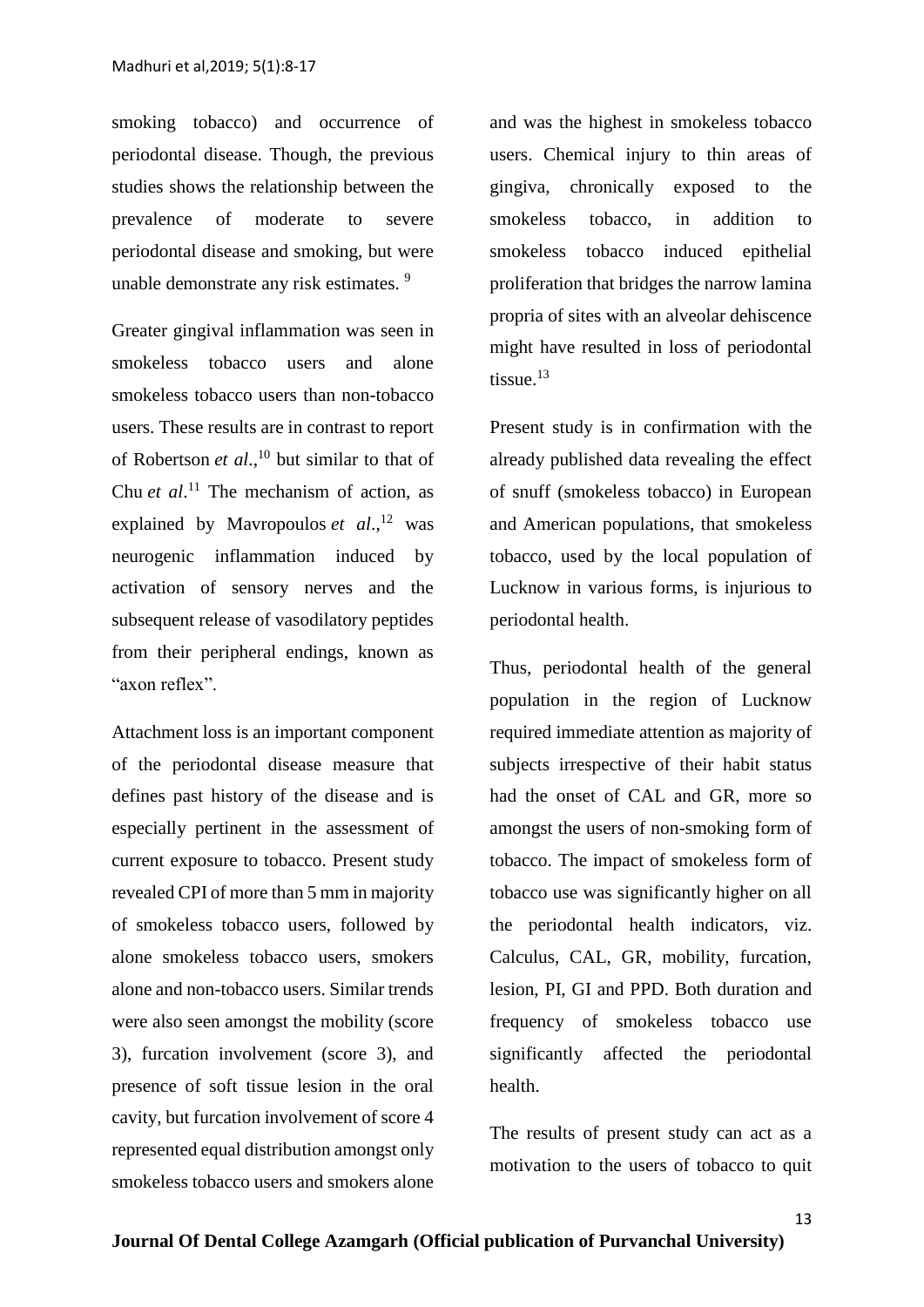the habit of taking smokeless tobacco as well as various health agencies can be suggested to control the use of different forms of smokeless tobacco and smoked.

## **CONCLUSION:**

Tobacco usage not only contributes to periodontal disease, but spurs the

#### **REFERENCES:**

- 1. Lung ZH, Kelleher MG, Porter RW, Gonzalez J, Lung RF. Poor patient awareness of the relationship between smoking and periodontal diseases. Br Dent J. 2005;199:731–7. [PubMed]
- 2. Dobe M, Sinha DN, Rahman K. Smokeless Tobacco Use and Its Implications in WHO South East Asia Region. Indian J Public Health. 2006;50:70–5. [PubMed]
- 3. . Palmer RM, Wilson RF, Hasan AS. Mechanism of action of environmental factors- tobacco smoking. J ClinPeriodontol. 2005;32:180–95. [PubMed]
- 4. Locker D, Leake JL. Risk factors and risk markers for periodontal disease experience in older adults living independently in Ontario, Canada. J Dent Res. 1993;72:9–17. [PubMed]
- 5. Academy Reports. Tobacco use and the periodontal patient. J Periodontol. 1999;70:1419–27. [PubMed]
- 6. Gabriel C, Totolic I, Girdia M, Dumitriu SA, Hanganu C. Tobacco smoking and periodontal conditions in an adult population from Constanta, Romania. OHDMBSC. 2009;8:25–32.
- 7. Johnson G. Impact of tobacco use on periodontal status. Impact of tobacco use on periodontal status. J Dent Educ. 2001;65:313–32. [PubMed]

development of oral cancer, smoking cessation should be considered in the treatment of periodontitis and be a part of health prevention in dentistry.

- 8. Josef G. Association of smoking with periodontal treatment needs. J Periodontol. 1990;6:364–7. [PubMed]
- 9. Gerard J, Brian H. Cigarette smoking and periodontal destruction in young adults. J Periodontol. 1994;7:718–23. [PubMed]
- 10. Palmer RM, Wilson RF, Hasan AS, Scott DA. Mechanism of action of environmental factors-tobacco smoking. J ClinPeriodontol. 2005;32:180–95. [PubMed]
- 11. Matthews JB, Chen FM, Milward MR, Wright HJ, Carter K, McDonagh A, et al. Effect of nicotine, cotinine and cigarette smoke extract on the neutrophil respiratory burst. J ClinPeriodontol. 2011;38:208–18. [PubMed]
- 12. Wald NJ, Hackshaw AK. Cigarette smoking: An epidemiological overview. Br Med Bull 1996;52:3-11.
- 13. Haber J, Wattles J, Crowley M, Mandell R, Joshipura K, Kent RL. Evidence for cigarette smoking as a major risk factor for periodontitis. J Periodontol 1993; 64:16-23.
- 14. Ahlqwist M, Bengtsson C, Hollender L, Lapidus L, Österberg T. Smoking habits and tooth loss in Swedish women. Community Dent Oral Epidemiol 1989;17:144-147.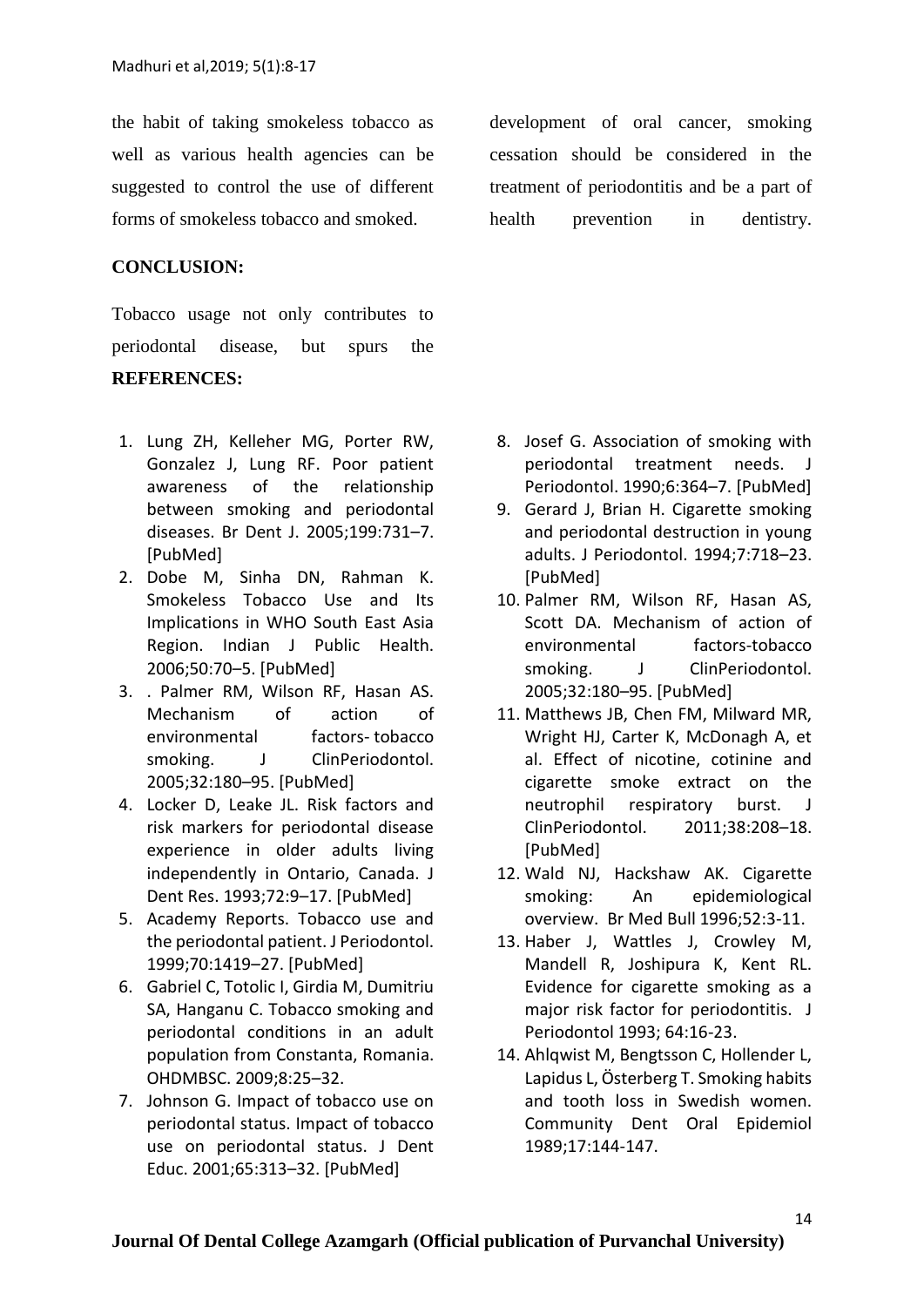- 15. Österberg T, Mellström D. Tobacco smoking: A major risk factor for loss of teeth in three 70-year-old cohorts. Community Dent Oral Epidemiol 1986;14: PD7011/1101 7/6/00 10:17 AM Page 1423 1424 367-370.
- 16. Holm G. Smoking as an additional risk for tooth loss. J Periodontol 1994;65:996-1001.
- 17. Mohlin B, Ingervall B, Hedegård B, Thilander B. Tooth loss, prosthetics and dental treatment habits in a group of Swedish men. Community Dent Oral Epidemiol 1979;7:101-106.
- 18. Ragnarsson E, Elíasson ST, Ólafsson SH. Tobacco smoking, a factor in tooth loss in Reykjavík, Iceland. Scand J Dent Res 1992;100:322-326.
- 19. Jette AM, Feldman HA, Tennstedt SL. Tobacco use: A modifiable risk factor for dental disease among the elderly. Am J Public Health 1993;83:1271- 1276.
- 20. Krall EA, Dawson-Hughes B, Garvey AJ, Garcia RI. Smoking, smoking cessation and tooth loss. J Dent Res 1997;76:1653-1659.

## **TABLES AND GRAPH:**

## **Graph 1. Gender wise distribution of study population**

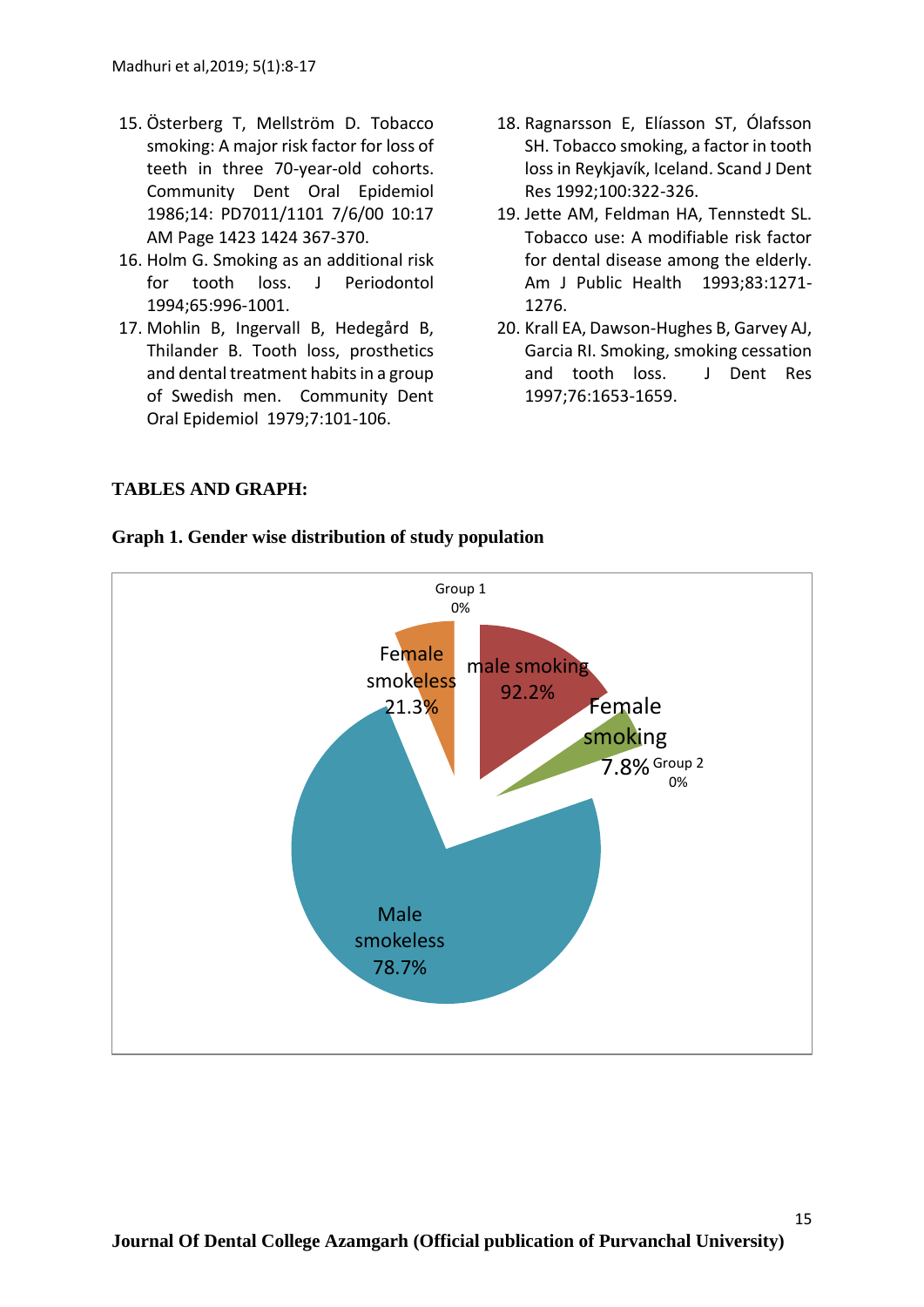| Group            | Community periodontal index |       |       |       | Total  |
|------------------|-----------------------------|-------|-------|-------|--------|
|                  |                             |       | 2     | 3     |        |
| Smoking          |                             | 8     | 29    | 10    | 47     |
|                  |                             | 17.0% | 61.7% | 21.3% | 100.0% |
| <b>Smokeless</b> |                             | 18    | 151   | 23    | 192    |
|                  |                             | 9.4%  | 78.6% | 12.0% | 100.0% |
| Chi-             | 5.832ª                      |       |       |       |        |
| Square           |                             |       |       |       |        |
| value            |                             |       |       |       |        |
| P value          | .054                        |       |       |       |        |

# **TABLE 1: Distribution of subjects according to Community Periodontal Index (C.P.I)**

**Table 2: Distribution of subjects according to Loss of attachment score.**